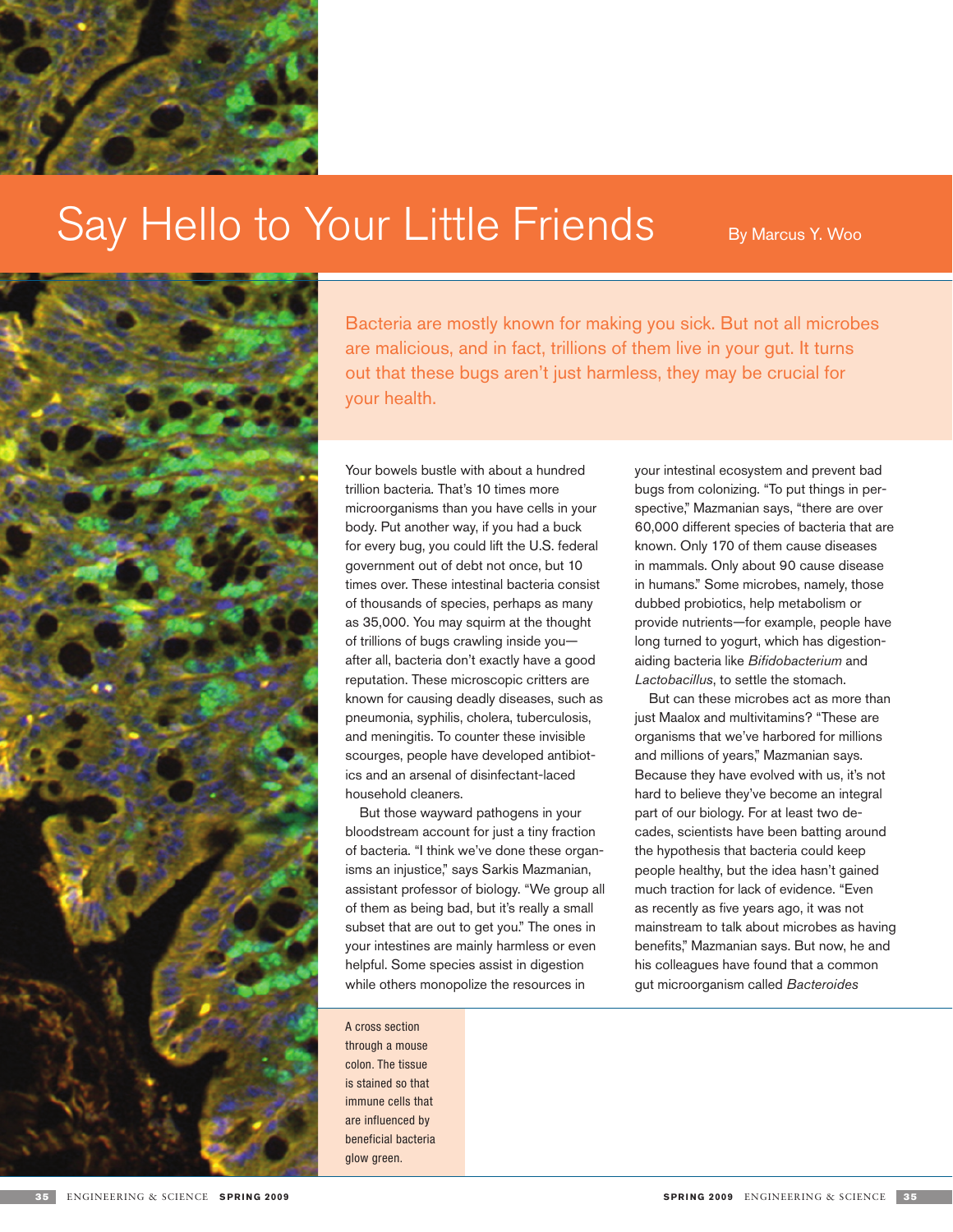

## **Bad Bugs**

One of the founders of microbiology and the germ theory of disease was Robert Koch, a German physician born in 1843. In 1872, he became the district medical officer in Wollstein, a small town in present-day Poland. There, cut off from the medical community and armed with only some modest equipment in a small laboratory that doubled as his home, he experimented with anthrax, a widespread disease that was killing farm animals at the time. He confirmed earlier work by other scientists that a bacterium called *Bacillus anthracis* caused the disease. He also showed that the microbe alone—without having had prior contact with animals—was enough to trigger anthrax. Later in his career, Koch would also isolate *Vibrio cholerae* and *Mycobacterium tuberculosis*, the bacteria that lead to cholera and tuberculosis, respectively. For his work with tuberculosis, he would win the Nobel Prize in 1905.

Koch, along with others like Louis Pasteur—who developed pasteurization, the process that slows the growth of bacteria in milk and other foods revolutionized health and hygiene. As a result, new sanitation methods and antibiotics have saved countless lives. In 1900, Americans lived, on average, around 50 years. Global life expectancy was only 30. Now, life expectancy around the world is pushing 70, and is above 80 in some countries. And the fighting continues today—the 2005 Nobel Prize in Physiology or Medicine was given to Barry Marshall and J. Robin Warren for finding that many ulcers are caused by *Helicobacter pylori*. **e**&s *fragilis* prevents inflammatory bowel disease in mice—a seminal piece of evidence that shows bacteria boosting the immune system. These findings are spurring other researchers to study beneficial bacteria, revamping our perception of the microbial world. In recognition of his work, Mazmanian has been named as one of *Discover* magazine's "20 Best Brains under 40," a list of innovative scientists around the country who are changing their fields.

Inflammatory bowel disease, also called IBD, is a group of disorders whose symptoms include abdominal cramps, diarrhea, intestinal bleeding, and weight loss. Affecting about one million Americans, according to the Crohn's and Colitis Foundation of America, IBD is one of a handful of immunological disorders—chronic ailments that arise when the immune system goes awry including asthma, type-1 diabetes, and multiple sclerosis. If *B. fragilis* inhibits IBD, could it—or some other bug—mitigate those other diseases? No one knows yet how tiny bugs in the gut could so profoundly affect the rest of the body, and there's no evidence that bacteria cause any of these diseases. On the other hand, recent data have pointed to a puzzling pattern that suggests gut bacteria may be more important than scientists have realized.

Despite our improved overall health over the last century, immunological diseases have increased in recent decades, particularly in developed countries—places with superior health and sanitation systems. In a 2004 report, the Global Initiative for Asthma estimated that 300 million suffer from asthma around the world and 100 million more could become asthmatic by 2025. The report also noted that asthma increases as countries become more westernized and urbanized. Of course, the exact cause of asthma is a complex issue in itself (see *E&S*  2008, No. 3), and much of the increase might be attributable to rising air pollution. But studies show that other immunological diseases have also been skyrocketing. Multiple sclerosis increased by more than 300 percent from 1950 to 1990. Crohn's disease, one of the main forms of IBD, has gone up 400 percent in the last 50 years. Type 1 diabetes has risen by almost 300 percent since 1970. Meanwhile, infectious diseases caused by pathogenic bacteria are falling.

In 1989, an epidemiologist named David P. Strachan published a paper in the *British Medical Journal* proposing the so-called hygiene hypothesis. From studying hay-fever and eczema incidences in British children, he found that those from big families were less likely to develop the diseases—both of which are immunological. With more kids running around, bacteria get swapped like baseball cards. The immune system gets lots of exercise, and people harbor a more diverse population of bacteria. Was our overall improved hygiene as a society contributing to the proliferation of allergic diseases? In the past few years researchers have begun to find supporting evidence for Strachan's hypothesis, showing that a drop in gut bacteria accompanies the rise in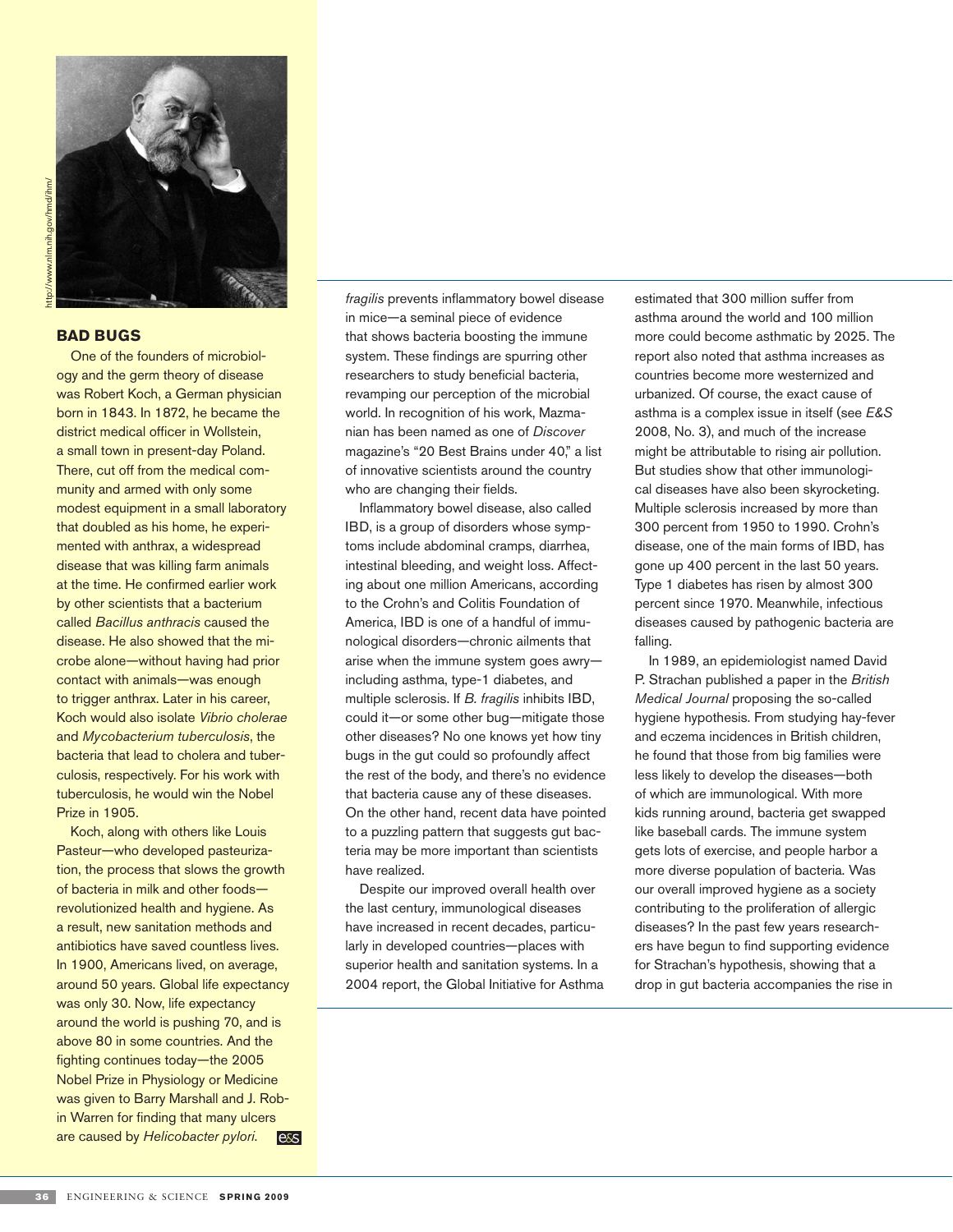

immunological disorders. Although no one has yet been able to show that one causes the other, scientists like Mazmanian think it's more than just a coincidence.

## **The "Forgotten Organ"**

Autoimmune diseases strike when the immune system gets out of balance. The body is quite adept at ridding itself of nasty invaders, but our defensive system has its flaws. Instead of killing pathogens with precise, laser-guided missiles, the immune system might attack an entire area—or even the whole body. "The system realizes there's

Instead of killing pathogens with precise, laser-guided missiles, the immune system might attack an entire area or even the whole body. "The system realizes there's something to kill, and it just throws every weapon at it," Mazmanian says.

something to kill, and it just throws every weapon at it," Mazmanian says, and healthy cells often become casualties of war. Running a temperature helps roast pathogens to death, but your entire body suffers as a result, and a prolonged fever can become life-threatening. Alternatively, the immune system may respond locally to an invader, but continue to attack even after the enemy has been eradicated. Sepsis is a menace in intensive care units—the immune system carpet bombs the entire body and everything becomes inflamed. The mortality rate ranges from 30 to 50 percent, and in cases of septic shock, the rate can be even higher.

In a healthy immune system, what Mazmanian calls the anti-inflammatory arm stops the system from damaging too many healthy cells. He and his colleagues discovered that *B. fragilis*, which he says lives in roughly 70 to 80 percent of us, helps regulate this. It turns out that if the microbe is missing, the gut becomes susceptible to IBD.

Mazmanian and colleagues first began research by raising mice from birth with no gut bacteria at all. Without their bacterial fauna—called the microbiota—the mice had deficient immune systems. Their lymph nodes and spleen follicles, which filter blood, were underdeveloped, and they had an imbalance of the immune cells called Th1 and Th2 helper cells. But when *B. fragilis* was introduced, these problems disappeared; the immune system healed itself. A sugar molecule—a polysaccharide called PSA, produced by the bacteria—turned out to be responsible. When given *B. fragilis*

engineered to lack PSA, the mice didn't recover. The researchers also saw that PSA pumped up the production of an important family of immune cells called CD4 T cells, but nobody knew what this meant until later.

Published in 2005, these results were only general observations. Still, they allowed Mazmanian to ask the next question: can *B. fragilis* and PSA actually prevent or cure IBD? As Mazmanian points out, just because a roof looks like it has holes in it, you don't know for sure if it'll leak until it rains. So the researchers decided to seed the clouds. A microbe called *Helicobacter hepaticus* triggers an illness in mice that's reminiscent of Crohn's disease. The researchers used the bug to give mice IBD, and those colonized with *B. fragilis* and those injected with just PSA remained disease free. But mice that were colonized with the strains of *B. fragilis* that lacked PSA did get sick, showing that PSA was the crucial ingredient in preventing IBD. PSA molecules are captured by dendritic cells, scouts that scour the body for pathogens. The dendritic cells then tell the CD4 T cells mentioned above to become a more specialized cell subtype called the regulatory T cell. These cells produce anti-inflammatory IL-10 molecules. These molecules, small proteins called cytokines, are one of the ways the immune system stops inflammation. Without PSA, CD4 T cells can also become inflammationinducing helper cells called Th1, Th2, and Th17. In particular, Th17 makes an important pro-inflammatory cytokine called IL-17. Thus PSA restores the balance between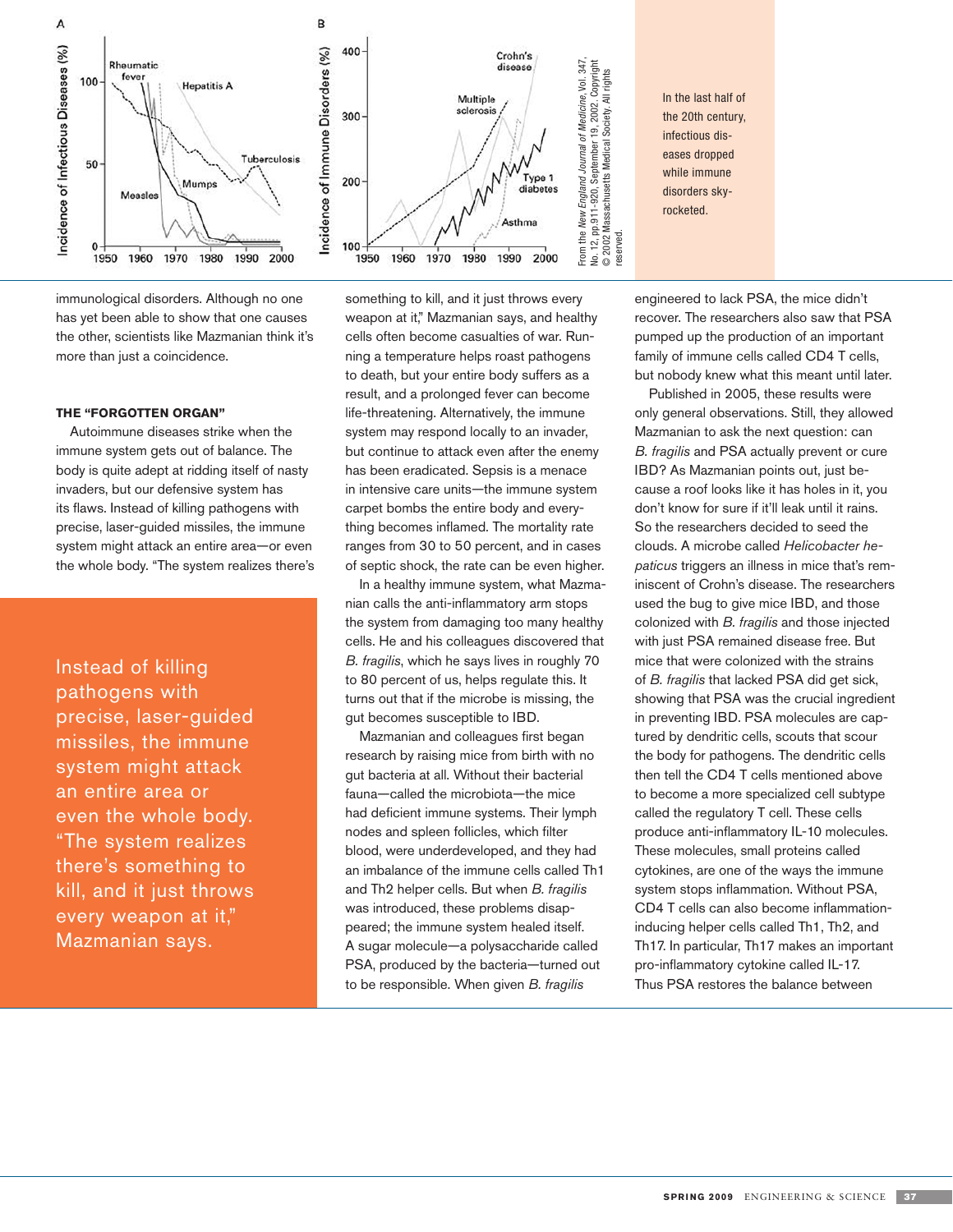B. fragilis in the gut alleviates inflammation in mice by restoring a balance of immune cells. The microbe produces a sugar molecule called PSA. A scout-like cell called a dendritic cell (green) captures PSA and tells a T cell (orange) to become a specialized subtype called a regulatory T cell (yellow). Regulatory T cells produce a molecule called IL-10 that stops inflammation.

the pro- and anti-inflammatory arms of the immune system.

"Most people believe—and it's probably or partially true—that the absence of regulation comes from genetics," Mazmanian says. "We and a handful of other laboratories believe that certain bacteria are actually inducing those regulatory cells." If those bacteria are missing, the immune system becomes unbalanced, leading to the chronic inflammation behind IBD and other immunological disorders. The researchers call the gut's bacteria the "forgotten organ"—not just a mass of microbes that have tagged along for the ride, but an important part of our bodies. "I don't view any beneficial functions from these organisms as functions that we've turned over to them with time. I think they've been supplying these functions throughout our evolution."

The next step is to see if *B. fragilis* actually helps maintain a healthy immune system. "Is this the default?" Mazmanian says. "Is good health a result of the bacteria constantly sending these signals?" Experiments involving germfree mice are hardly realistic. The next set of experiments will involve regular mice with a complete set of microbiota, and the lab has already started the effort. But with thousands of species of bugs in the bowel, it won't be easy to isolate the effects of individual ones.

Says Mazmanian, "*B. fragilis* has had millions of years to figure out which molecules work and which don't, and how it's going to deliver them and in what doses—things that we think about now in terms of medicine, of

**B.** fragilis 大大大大 PSA



giving the right compound in the right way at the right time and at the right dose. But the bug has already figured this out, so we're trying to understand what the bug already knows, and to use that, to harness that, to exploit that as a therapy." In other words, the researchers want to reverse-engineer evolution's experiment.

## **Let's Get Dirty?**

The first two years of a baby's life could be crucial. A fetus is germfree, but once it enters the world, bacteria begin to colonize the newborn's intestinal tract. After a couple of years, an infant's microbiota is the same as an adult's. "My leading theory is that everything happens in the first two or three years of life," Mazmanian says. "It puts you on a trajectory toward a balanced immune system or an inflamed immune system."

Which brings us back to the hygiene hypothesis. Our cleaner world has undoubtedly reduced infectious diseases, but at the same time, it's possible that our intestinal tract is not being colonized with the same

bacteria we've had for millions of years. "What we've done as a society, over a short period of time, is completely change our association with the microbial world," Mazmanian says. "Our intention—the impetus—was to reduce pathogens, but antibacterial soaps, antibiotics, hygiene, and sanitation don't discriminate between bad bacteria and good ones. These organisms are just as sensitive to antibiotics as the *Strep* that gets in your throat."

Breeding germfree humans to replicate Mazmanian's mouse experiments has obvious drawbacks, but researchers have started to look for correlations between immunological diseases, such as IBD and asthma, and the patients' microbiota. Many years of measuring bacteria in infants, children, and adults may point to some immunological predictors—say, excesses of various inflammatory molecules—for these disorders. Recent studies have shown that people suffering from IBD harbor fewer microorganisms in their guts, according to Mazmanian. But because these studies are only snapshots in time, you can't distin